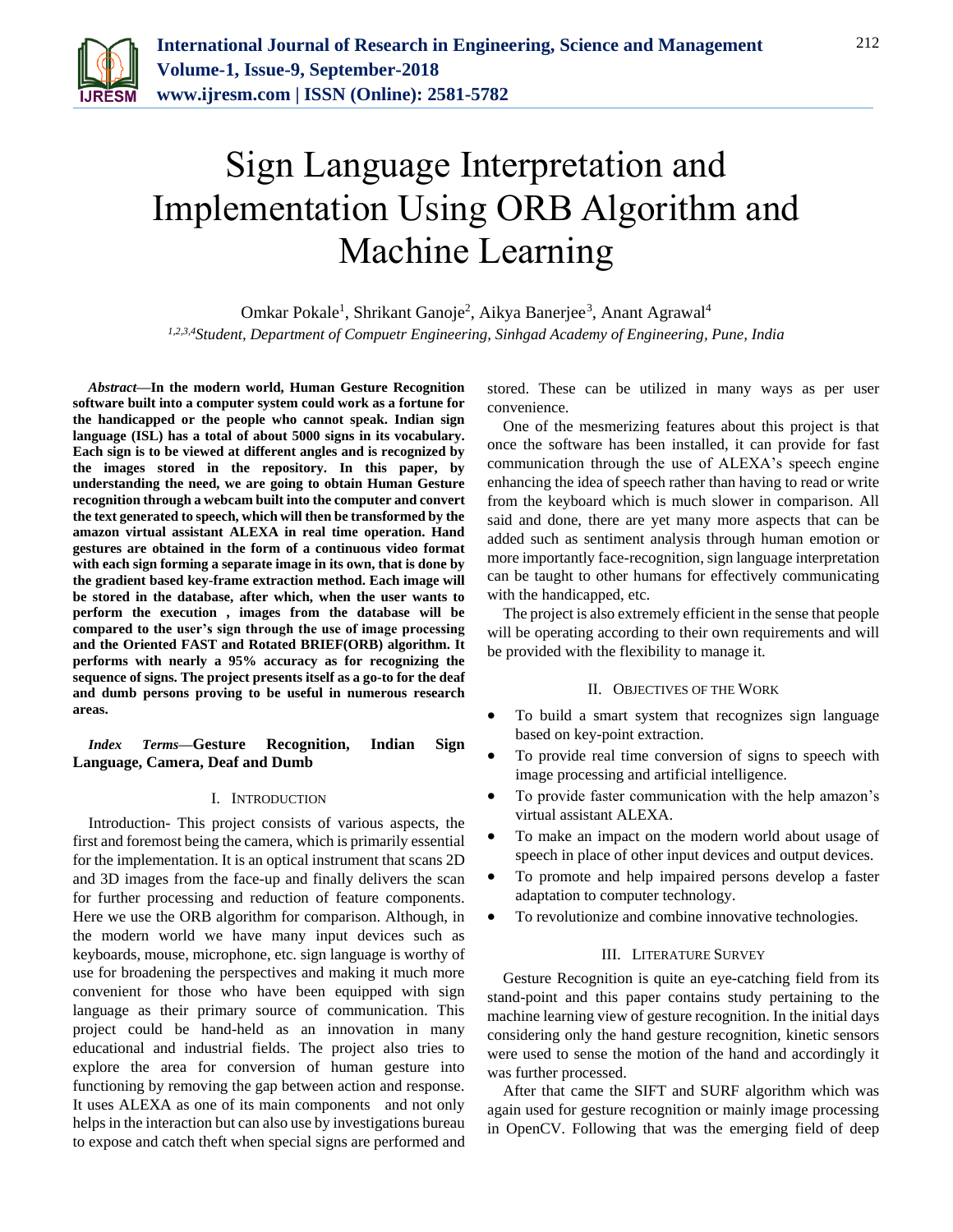

learning in which neural networks were used to obtain and recognize the hand motion.

Ultimately, in the present, the convolutional networks have set foot in the picture. Convolutional Networks are used to detect the emotion on the face and gestures of the hand.

But with the neural network the main problem associated is that sometimes they try to memorize the task rather than recognizing the pattern and actual detection.

Now the algorithm that we are using is simple enough and helps in proper detection of the sign sequences. It is named as ORB algorithm.

Through the stream of speech synthesis, this is again one of the areas focused widely. Thus there are a variety of ways that can be used for the text-to-speech conversion engine.

The first one being the Freetts library available for conversion. Then the Marytts library is also a choice available for text to speech conversion. OpenCV provides a lot of functionalities related to these libraries.

There are numerous ways through which we can convert text to audio, one of them being, the conversion of text into an audio file and then playing it as per requirement.

For the audio conversion, many speech synthesizers can be used, while one of the best and most efficient is the Google Speech Synthesizer which provides all the desired functionalities required for the software. As for the execution part, Amazon Alexa is a marvelous product widely used and admired all over the globe.

## IV. REQUIREMENTS

The system is designed so as to keep in check that it is feasible for the people and requirements are tried to be kept as simple as possible. For developing the system the software module requirements include:

- 1. JVM
- 2. NETBEANS/ECLIPSE
- 3. WINDOWS 32/64-bit
- 4. OPENCV
- 5. GOOGLE SPEECH SYNTHESIS

The (min) Hardware requirements for the system are:

- 1. WINDOWS 7/8/10
- 2. INTEL I3/I5/I7 DUAL CORE PROCESSOR
- 3. INBUILT CAMERA
- 4. 2 GB RAM

## V. SYSTEM ARCHITECTURE

The system architecture is a conceptual model of the software designed to provide more insight on the designing the components of the software. The architecture is then implemented step by step through conversion of the model to code. The structure of the system solely depends on the basic components of the software and the relationship (e.g. behaviour) between them. Consequently, the design of the

product can then be procured with the help of the overall architecture. The architecture of the software is simple, the human gesture component is first scanned and read by the the camera component which delivers the record to the preprocessing model where most of the features are extracted into templates, so as to match it with the signs in the database.



### VI. ALGORITHM ANALYSIS

In this system for comparing two images we use the ORB algorithm. However, there are other algorithms which are used for comparison. E. Rublee et al. introduced Oriented FAST and Rotated BRIEF (ORB) in 2011. ORB algorithm is a blend of modified FAST (Features from Accelerated Segment Test) detection and direction-normalized BRIEF (Binary Robust Independent Elementary Features) description methods. FAST corners are detected in each layer of the scale pyramid and cornerness of detected points is evaluated using Harris Corner score to filter out top quality points. As BRIEF description method is highly unstable with rotation, thus a modified version of BRIEF descriptor has been employed. ORB features are invariant to scale, rotation and limited affine changes.

ORB (1000) has the least feature-matching cost. Quantitative Analysis Shown that:

- 1. ORB detects the highest number of features
- 2. BRISK is the runner-up as it detects more number of features than SIFT, SURF, KAZE, and AKAZE.
- 3. SURF detects more features than SIFT.
- 4. AKAZE generally detects more features than KAZE.
- 5. KAZE detected least number of feature-points.

## VII. CONCLUSION

Sign Language recognition system paves the way for a revolution of digitized technology for the handicapped. This kind of technology can thus be binded with innumerable domains such as machine learning and artificial intelligence where the computer can be taught new signs just by weaving them to the camera. With close-to-perfect precision and accuracy in terms of gesture recognition, the system could be promoted and built into a portable system of low costs, such that deaf and dumb people could use it for communication anytime and anywhere.